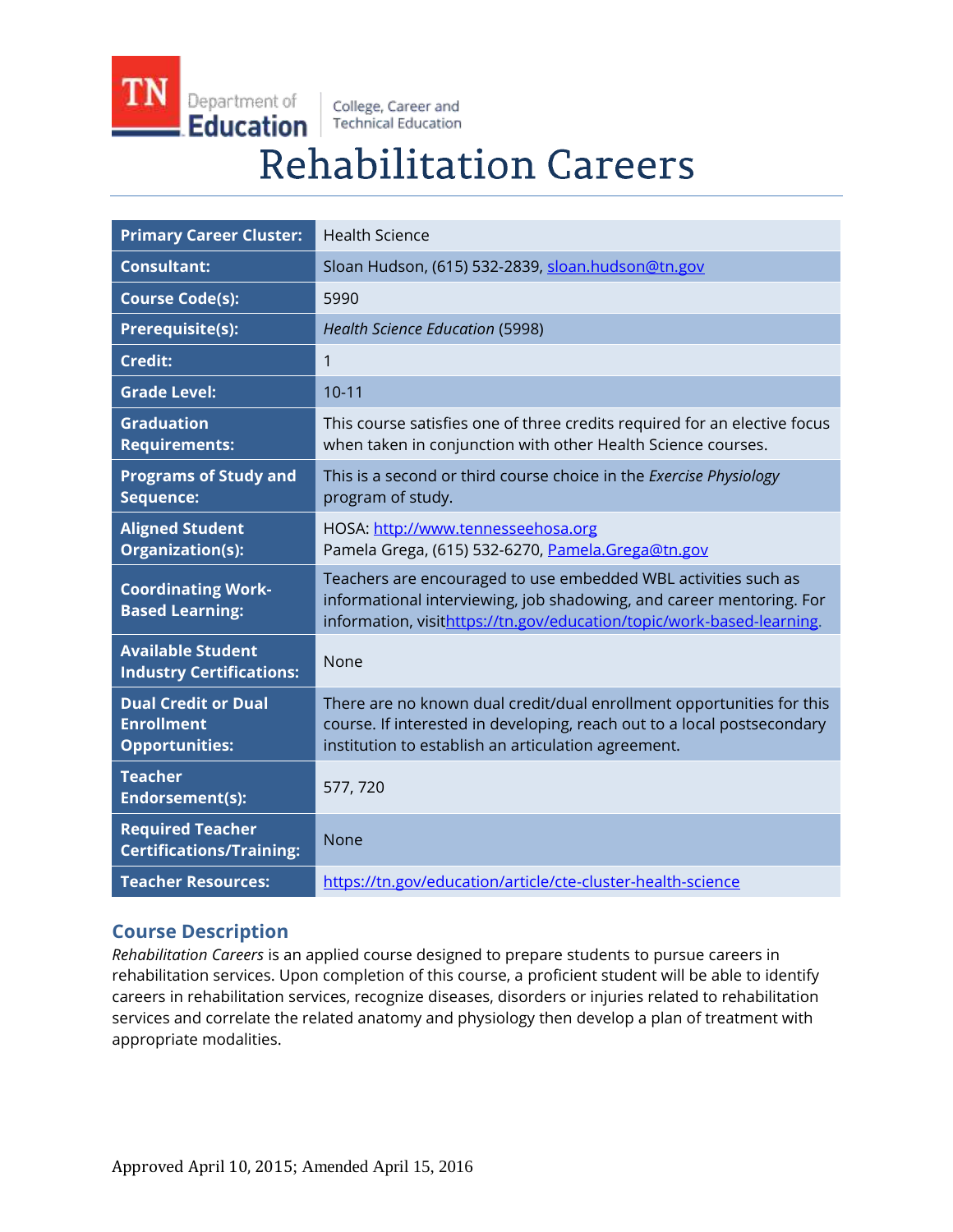#### **Implementation options are as follows:**

- Option 1: Rehabilitation Careers taught as a Level Two course
- Option 2: Rehabilitation Careers taught as a Level Three course

#### **Core standards are required for both options above.**

Core Standards: 1,2,3,4,5,6,7,8,10,11,12,15,16,17,18,19,20,21,22,23,24,25,26

#### **Additional standards:**

Option 1: 9,13 Option 2: 14

## **Program of Study Application**

This is the second or third course in the *Exercise Physiology* program of study. For more information on the benefits and requirements of implementing these programs in full, please visit the Health Science website at [https://tn.gov/education/article/cte-cluster-health-science.](https://tn.gov/education/article/cte-cluster-health-science)

## **Course Standards**

#### **Careers**

- 1) Research careers within the Rehabilitation career pathway in Athletic Training, Physical Therapy, Occupational Therapy, Speech Therapy, Music Therapy, Pet Therapy, Exercise Therapy, Message Therapy, Chiropractic Medicine and Recreation Therapy. Explain in detail the educational/credentialing requirements, professional organizations, and continuing education unit requirements necessary for success in these fields, as well as state and national compliance guidelines required of Rehabilitation professionals.
- 2) Investigate and compare the range of skills, competencies, and professional traits required for careers in the Rehabilitation careers pathway. Using real-time and projected labor market data, identify local and national employment opportunities and determine areas of growth in rehabilitation careers.
- 3) Compare and contrast the specific laws and ethical issues that impact relationships among patients/clients and the healthcare professional, and debate these issues in an oral or written format. Include issues such as codes and standards of practice.
- 4) Summarize the Health Insurance Portability and Accountability Act (HIPAA) and other legal directives regarding medical treatment and analyze their impact on patient rights. Include confidential information shared concerning minor athletes and/or patients with someone other than parents.

#### **Healthcare Systems**

5) Calculate the costs of a range of health insurance plans, including deductibles, co-pays, PPO's and HMO's. For a selected disease/disorder/injury, predict the total cost (including but not limited to the diagnostics, procedures, and medications involved), allowable reimbursement, and actual reimbursement under each of these plans for the course of the treatment.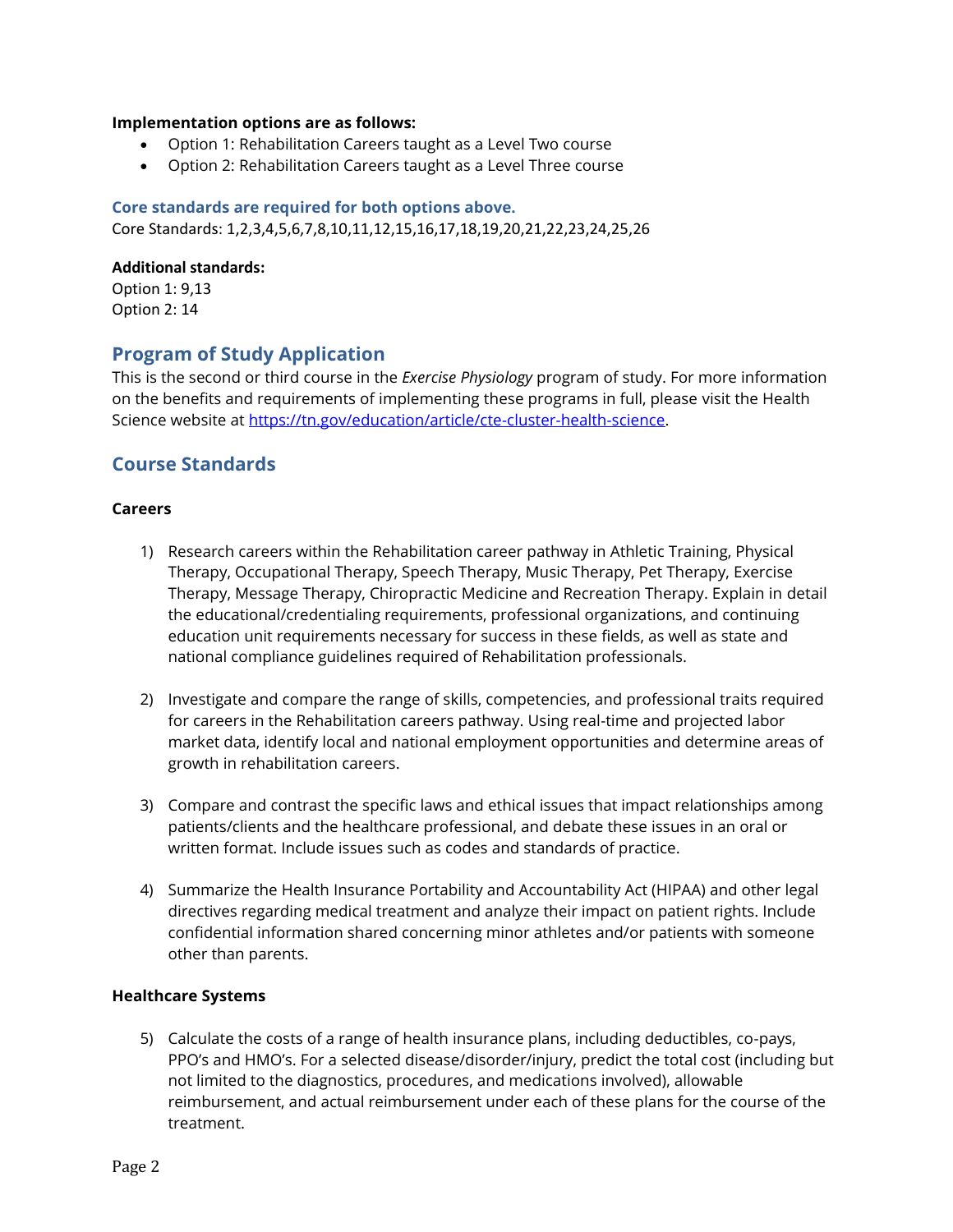- 6) Investigate current issues and practices surrounding assessment and treatment of clients seeking rehabilitation services such as athletes, military personnel, or patients recovering from surgery or trauma. Demonstrate understanding and application of major legislation and policy affecting patient/client interaction by determining the central idea or conclusion of a text. Construct an argumentative essay explaining the identified issue, any legislation and outcomes. Include both claims and counterclaims equally.
- 7) Gather information on the history and development of physical therapy, occupational therapy, speech therapy, and athletic training, including but not limited to significant changes in the profession, major contributors to the field, and impactful practices that were developed. Document findings from print and digital professional journals, rehabilitation career related websites, and textbooks in an oral, visual, digital, or paper product with proper citations.
- 8) Evaluate factors that contribute to effective patient/client communication, demonstrating sensitivity to barriers, cultural differences, and special needs individuals. Apply effective practices within a lab/clinical setting.

#### **Anatomy and Physiology**

- 9) Outline the gross and cellular anatomy and physiology of the musculoskeletal, neurological, and cardiovascular systems. Review the gross anatomy of the other systems studied in previous courses.
- 10) Investigate the basic principles of kinesiology and relate in an informational paper, brochure, or presentation the connection to disease/disorder prevention. Address at minimum: movements of joints and bones, planes, directional terms, body motions, motions between joint articular surfaces, mechanisms of joints and biomechanical levers.
- 11) Compare and contrast physiological responses of patients of differing ages, current health status, and presence of acute and/or chronic diseases. For example, compare the response of a healthy elderly patient with a fractured femur to an overweight adolescent with the same fracture. Explain how one would differentiate treatment to meet varying conditions.
- 12) Describe the physiological and pathological processes of trauma, wound healing, and tissue repair, and evaluate their implications on the development, progression, and implementation of a therapeutic exercise regimen. For example, examine a post-operative cardiac patient undergoing cardiac rehabilitation.
- 13) Identify signs and symptoms as well as pathophysiology for the following injuries/diseases/disorders as they are connected to Rehabilitation Careers. Relate who the appropriate professional would be to provide the care:
	- a. Acute inflammation related to an injury
	- b. Shock
	- c. Communicable diseases, such as pertussis or influenza
	- d. Adverse reaction to environmental conditions, both heat and cold
	- e. Open and closed wounds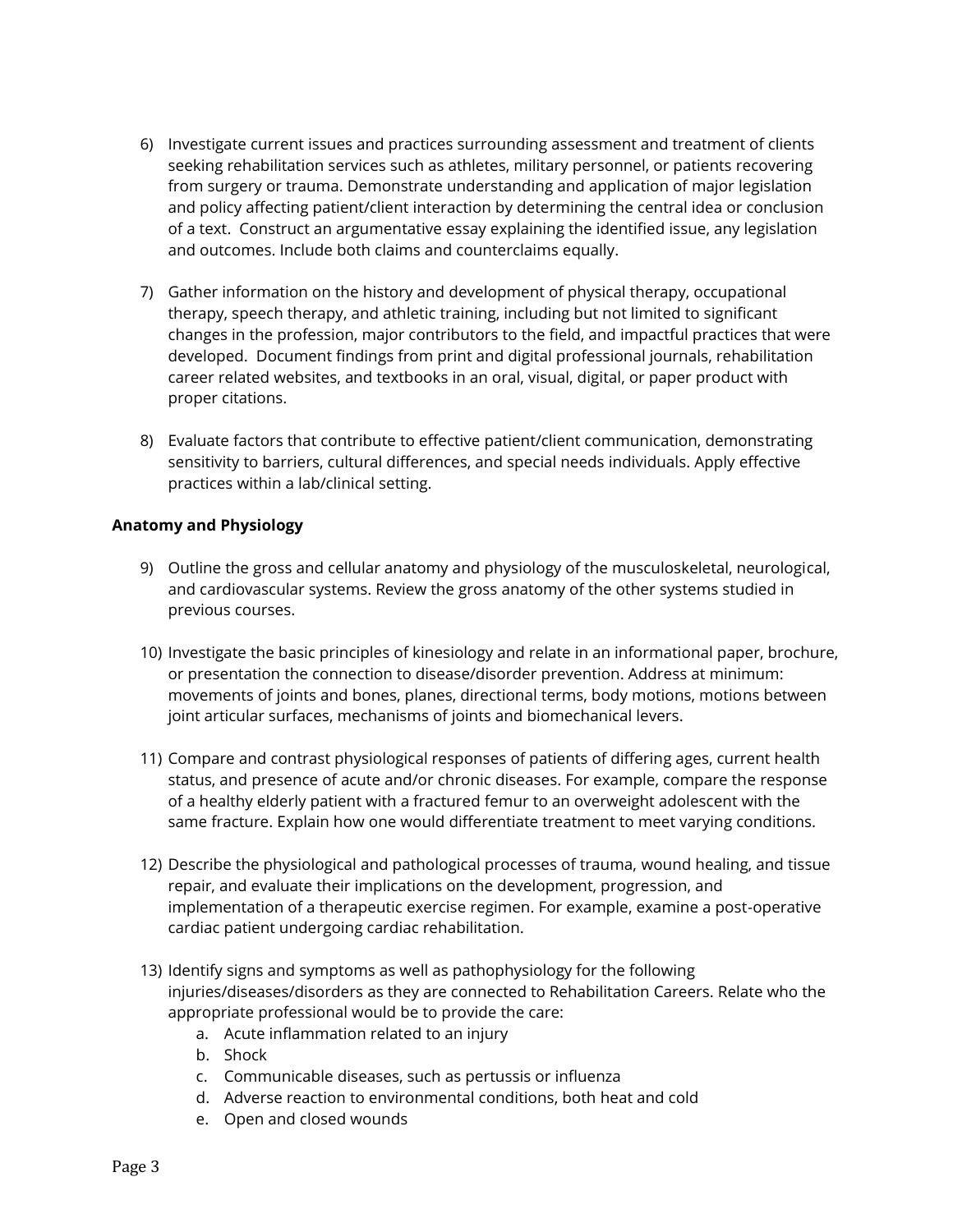- f. Asthma
- g. Neurological disorders such as stroke, dizziness, and/or vestibular disorders
- h. Orthopedic conditions
- i. Speech disorders and/or swallowing disorders
- j. Work- or sports-related injuries
- k. Ambulation or gait difficulties
- l. Concussions
- m. Soft Tissue Injuries
- 14) Identify signs and symptoms as well as normal anatomy and physiology versus pathophysiology for the following injuries/diseases/disorders as they are connected to Rehabilitation Careers. Relate who the appropriate professional would be to provide the care:
	- a. Acute inflammation related to an injury
	- b. Shock
	- c. Communicable diseases, such as pertussis or influenza
	- d. Adverse reaction to environmental conditions, both heat and cold
	- e. Open and closed wounds
	- f. Asthma
	- g. Neurological disorders such as stroke, dizziness, and/or vestibular disorders
	- h. Orthopedic conditions
	- i. Speech disorders and/or swallowing disorders
	- j. Work- or sports-related injuries
	- k. Ambulation or gait difficulties
	- l. Concussions
	- m. Soft Tissue Injuries

### **Evaluation and Treatment**

- 15) Describe evidence-based techniques and procedures for evaluating common medical conditions, disabilities, and injuries. Discuss at minimum the procedures surrounding inspection/observation, palpation, testing of flexibility, endurance, and strength, special evaluation techniques, and neurological testing. Role-play practicing these skills on a classmate and/or family member, or within in a lab/clinical setting.
- 16) Define the basic components of injury-specific rehabilitation goals, functional progress, and outcomes in a therapeutic exercise regime. Apply these concepts to a specific case; for example, outline standard goals for a patient who is aphasic.
- 17) List and define the goals, indications, contraindications, and various techniques of therapeutic exercise, including both general and specific exercise regimes relative to treatment of soft tissue, bony, neurological disorders/diseases, and post-surgical complications.
- 18) Describe the indications, contraindications, theory, and principles for the incorporation and application of therapeutic exercise equipment and techniques, including but not limited to: continuous passive motion machine, aquatic therapy, manual therapy, adaptive therapeutic techniques, and/or assistive devices and mobilization.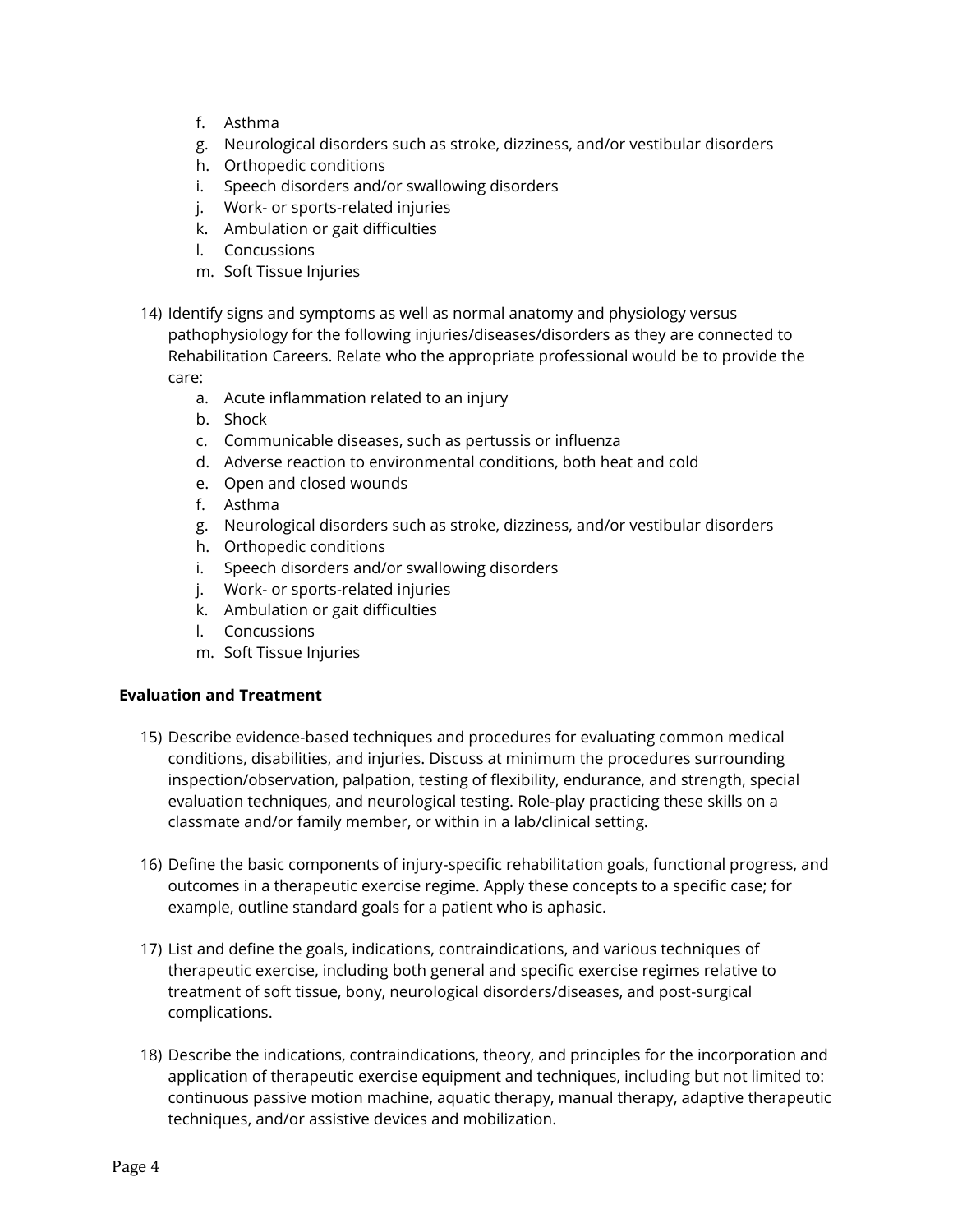- 19) Describe common surgical techniques and relevant anatomical alterations that may affect the implementation of a therapeutic exercise regime.
- 20) Using appropriate medical language and terminology, interpret objective and subjective data obtained in standard 13 in developing an appropriate therapeutic treatment plan for a given injury, disease, or disorder, including determination of goals and objectives in order to return the patient to maximum level of performance based on level of functional outcomes.

#### **Patient Interaction**

- 21) Understand and successfully practice or evaluate the following treatment modalities with identification of appropriate equipment and inclusion of sanitation methods, universal precautions, and proper body mechanics.
	- a. Passive and Active Range of Motion exercises
	- b. Gait training with assistive devices
	- c. Cryotherapy, elevation, and compression
	- d. Hydrotherapy
	- e. Heat therapy
	- f. Electrostimulation (such as e-stim, TENS, or Ultrasound)
	- g. Wound care with or without external hemorrhage
	- h. Extrication and transport of athletes
	- i. Normalization of body temperature in extreme heat or cold environments
- 22) Summarize in an informational paper, brochure, or digital presentation the specific symptoms and proper responses to life-threatening events such as shock, brain injury, and spinal cord injury in athletes.
- 23) Adhering to industry standards and using appropriate medical terminology, document the findings from evaluation, treatment plan, and progress in the therapeutic exercise regime related to a disease or disorder examined in standard 20 or 21.

#### **Prevention of Injuries**

- 24) Identify the basic concepts of wellness screening in connection to injury prevention. Complete an injury prevention assessment in a lab/clinical setting.
- 25) Explain and demonstrate the effectiveness of taping, wrapping, bracing, and use of other supportive/protective devices in preventing exacerbation of injury, disease, or disorder in a lab/clinical setting.
- 26) Develop a patient health education plan for a real or imagined person that describes recommended preventive measures, signs and symptoms of exacerbation of disease/disorder/injury, pharmacological needs, and support systems to ensure safe and speedy recovery. Incorporate and properly cite information from at least three authoritative sources such as textbooks, digital or print healthcare journals, or interviews with related healthcare professionals. Examples of possible topics include effective heat loss and heat illness prevention, work back injury prevention, reaching and maintaining optimal weight,